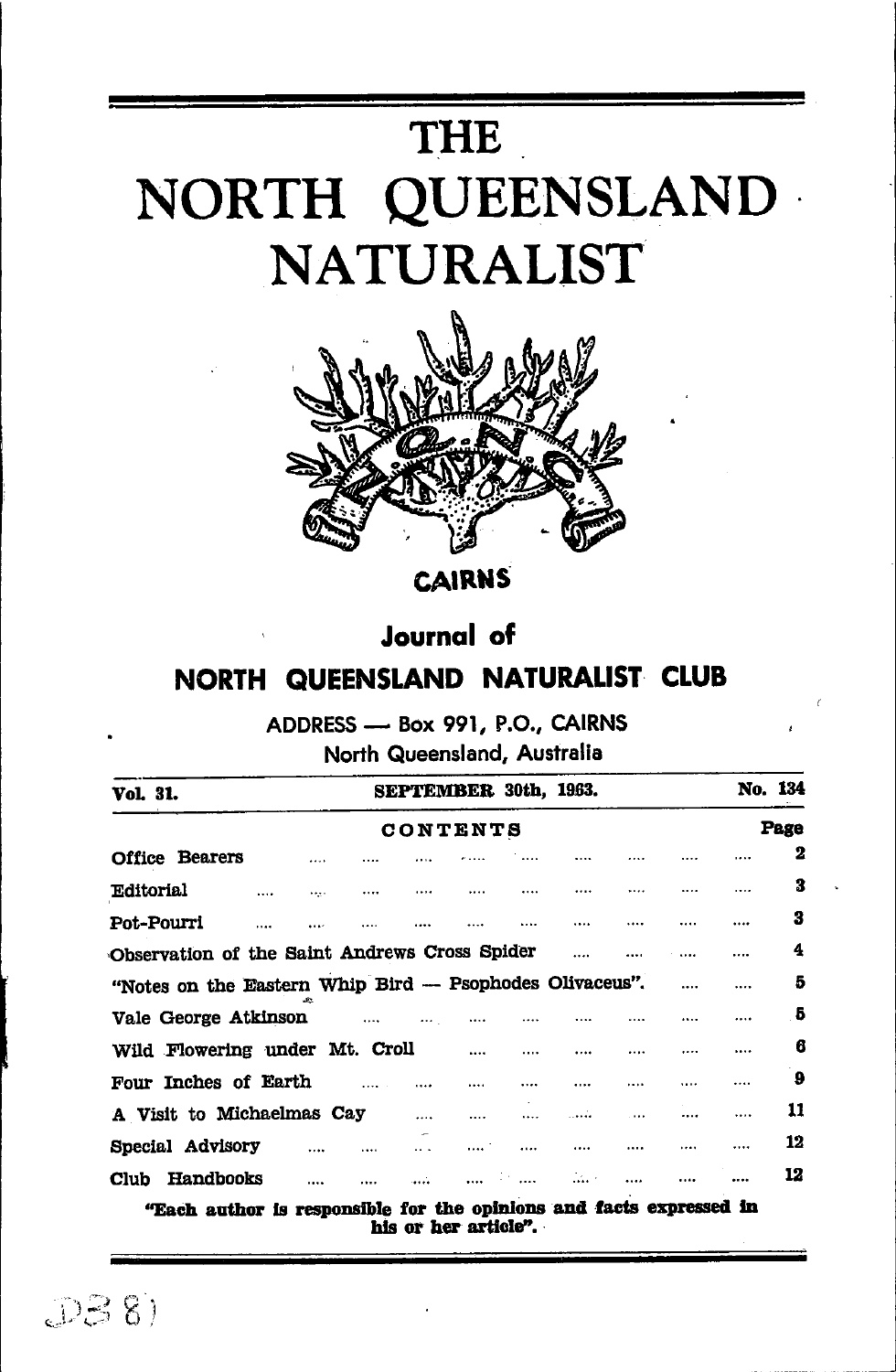## NORTH QUEENSLAND NATURALISTS' CLUB

Founder Presd. the late Dr. HUGO FLECKER.

OBJECTS - The Furtherance of the Study of the various branches of Natural History and the Preservation of Our Heritage of Indigenous Fauna and Flora.

Club Officers - September 1963 to September 1964.

Patron: J. Wyer, Esq., (Foundation Secretary)

President: V. M. Reilly, Esq.

Vice-Presidents: Messrs. N. C. Coleman, H. Ziegenfusz, A. J. Cassels.

Secretary: Mrs. M. L. Cassels.

Hon. Treasurer: Mr. C. Luppi.

Hon Librarian: Mr. A. J. Cassels.

Hon. Auditor: Mr. F. P. Moody.

Hon. Solicitor: Mr. H. E. Dann.

Receptionist: Mrs. E. Corbet.

Curator of Herbarium: Mrs. E. Corbet.

Council: Mrs. E. Corbet, Mrs. Ziegenfusz, Mr. K. Collins, Mr. O. Corbet. Mr. Gorton, Mr. Beard.

Junior Rep. - Miss L. Corbet, Master B. Henderson.

Trustees: Mr. A. A. Read, Mr. V. Reilly, Mr. S. St. Cloud.

Publications Committee: Mrs. M. Cassels, Messrs. V. Reilly, A. W. Dockrill, N. C. Coleman.

GENERAL MEETING for discussion, lectures, screenings and display of specimens are held on the second Tuesday, 8 p.m., at the Old Kuranda Barracks, Esplanade.

FIELD DAY excursion usually fourth Sunday.

VISITORS are welcome, especially members of Australian and Overseas Clubs and Societies.

LIBRARY open each Friday night at 7.30 p.m. and Club night.

Subscriptions (Due September 30) :

Country Members. 15/-. City and Surburban Members, £1/5/-. Junior Members, 5/-.

Treasurer's Address - 40 English Street, Cairns, N.Q.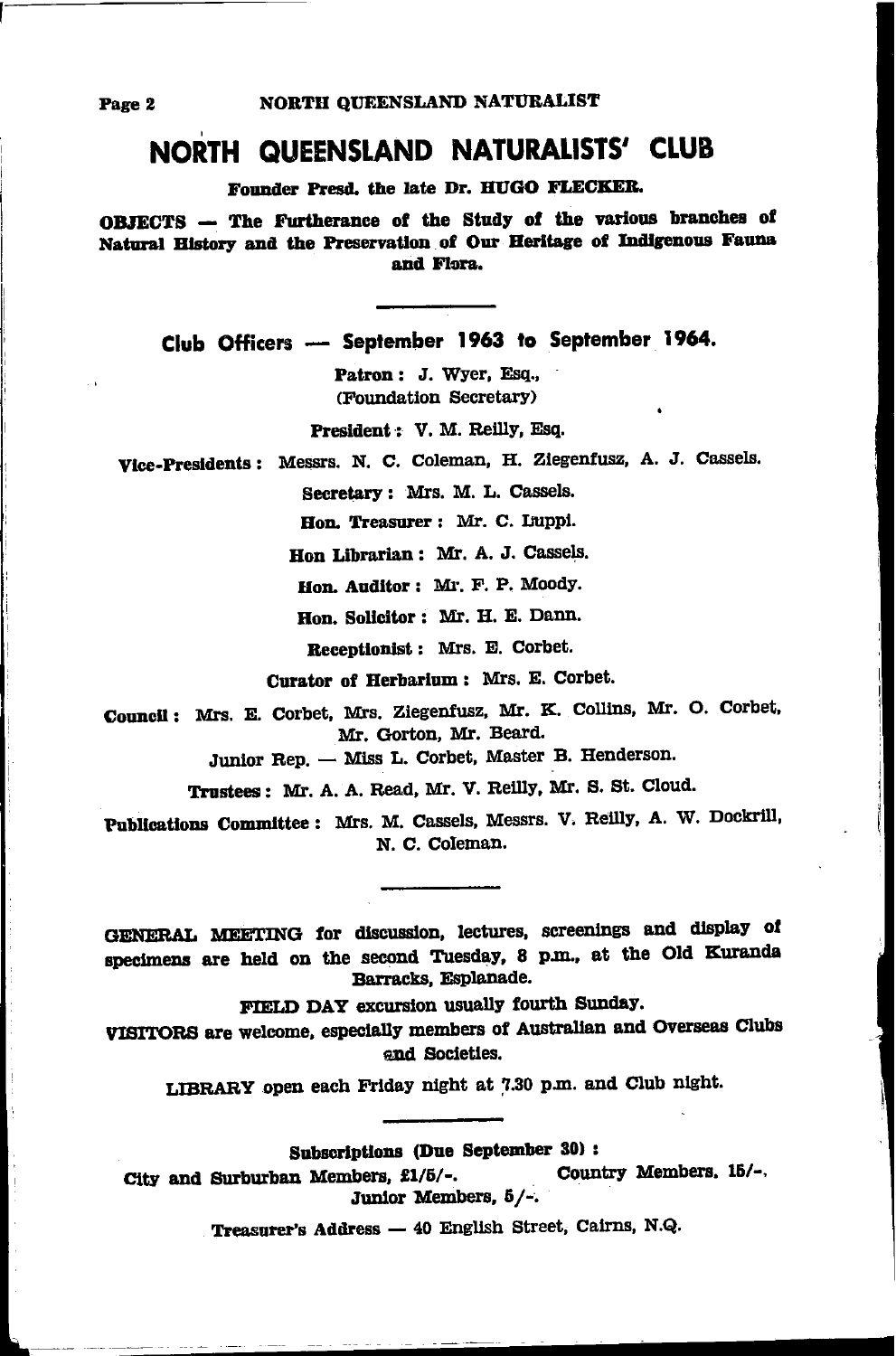### **EDITORIAL**

Well, once more it is the end of our year and the Editors must apologise for not putting out more Journals. However, it is still hard to get suitable articles and unless members can help by sending in material, it will probably continue to be erratic in appearance.

We much regret to announce the death of three of our members during the last few months. The first was Mr. George Atkinson, a Town Member for many years. He had been in ill health for some months and we were very sorry to lose him. Mr. Tom Elliott of Atherton was our second loss and though he was not known to many of the members personally, several members travelling to Atherton had made his acquaintance. Young Patrick Collins, a junior member of only 10 years old was the last loss and one which shocked all the members. He had not been a member for long but had already endeared himself to many on the Club Field days with his large lumps of steak burned to a cinder but eaten with the relish of youth.

Our sincere sympathies go out to the families of all these members.

Once more it is subscription time. We do ask all Country members to please forward their subscriptions to the Treasurer as soon as possible. I regret to say that quite a number have not yet paid their 1963 dues and we would ask them to do so as it is quite impossible for us to run the Club and publish a journal of this calibre without funds. Printing costs are high as are postage rates and if members wish to still receive their journals they must be prepared to forward the money to enable us to print and post them.

The Annual General Meeting is now over and it will be noticed that there are quite a few changes in Office Bearers. The members wish to thank all those who have done such sterling service for the Club and have now stepped down from office. In particular we would give our thanks to Mr. A. A. Read who has been our President for 14 years but now feels it is time for him to take a well earned rest and let some of the younger members hold the reins.

Once more we congratulate Ian Orrell on winning the Flecker Memorial Medallion for an essay on Natural History. The essay appears elsewhere in this journal and I am sure members will agree that it is a very well written and well thought out essay and thoroughly deserving the award. This is Ians third year of winning. Well done Ian.



 $\mathcal{L}$ 

#### POT POURRI.

#### Senseless Slaughter of Currawongs.

These birds have become so tame here at Tinaroo that they have become the victims of the most senseless slaughter imaginable - and this in a Sanctuary right in the centre of the Village. They certainly do eat a little fruit, but they also eat a lot of vermin. I do not know where they breed but they leave here about December and return in June. About 70 came this time and what a reception they received! I think there are 14 left, some crippled and the rest scared out of their wits.

ł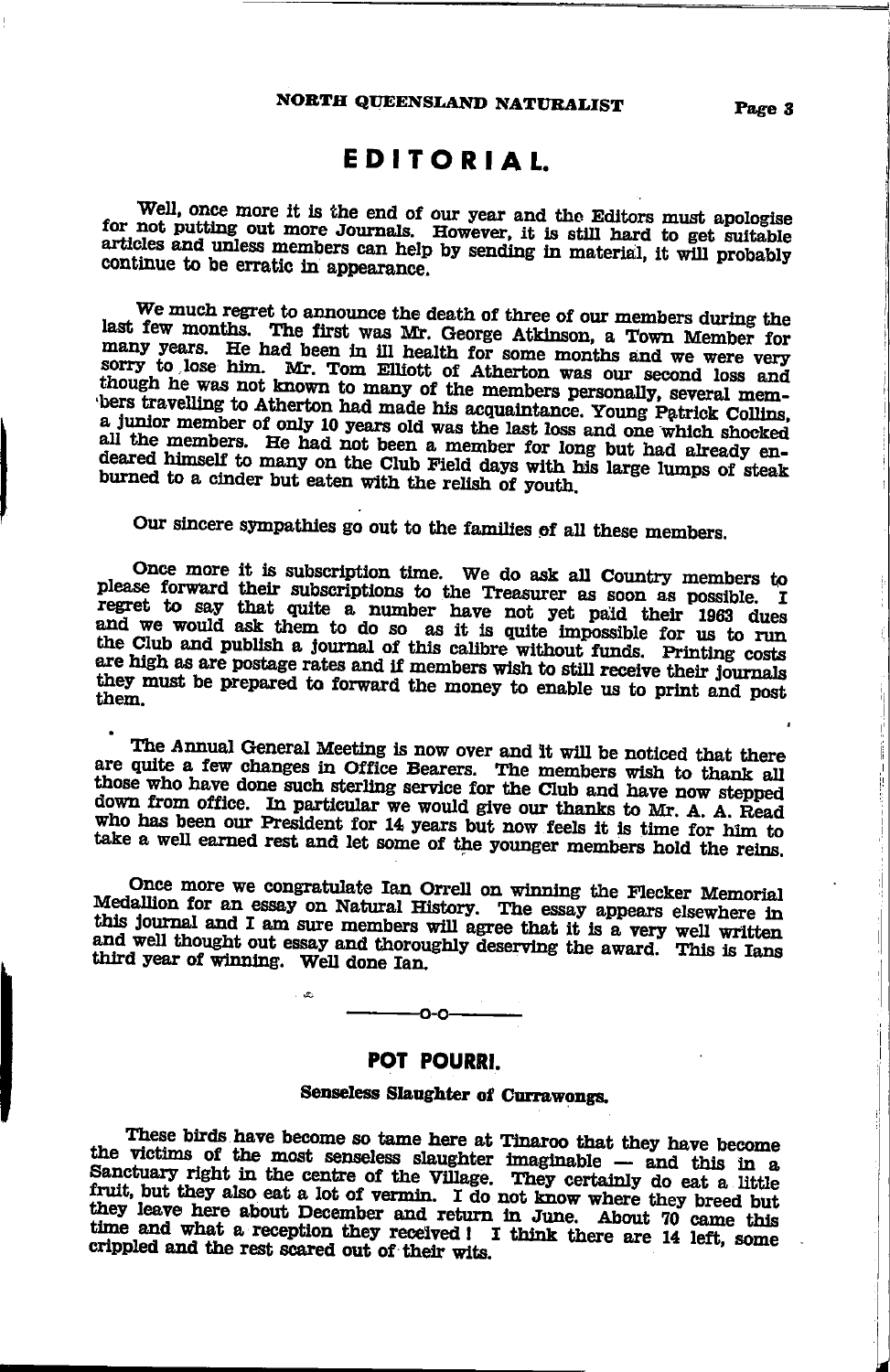## **Observations of the Saint Andrews Cross Spider**

24/2/61. Brought spider inside from the bush.

30/3/61. 6 a.m., Mrs. Spider had begun spinning an egg sac. It is a small round light brown sac.

8 a.m. Spider has now finished spinning sac which is now about 1 inch long and has a greenish appearance. Have given her a small fly and she has spun it in a web.

7/4/61. Another egg sac has been spun.

13/4/61. This morning Mrs. Spider was busy spinning her cross. The two top ones were made first.

14/4/61. The Two bottom parts were finished.

16/4/61. Another egg sac is finished. Another cross has disappeared.

19/4/61. First egg sac has hatched out. There are hundreds of little spiders bunched together (it is raining). About 20 days to hatch.

21/4/61. Another cross has been made.

 $22/4/61$ . A small male spider is dead in the web.

26/4/61. Another egg sac and once again the cross has disappeared.

27/4/61. Second egg sac has hatched (20 days) and raining.

8/5/61. Third egg sac has hatched (22 days) sunny day.

20/5/61. Fourth sac hatched (24 days) cloudy day.

 $12/6/61$ . My spider is dead.

The spiderlings stay huddled together for about 3 days after hatching, then overnight they disappear. One day I placed another female spider on the web and there was a fight and the intruder was very glad to leave. I always find that the S.A.C. spider drops downwards to get away from danger. I have noticed that it takes anything from 4 days to 13 days for the female to spin her first sac after she has mated.

NOTE. Some times only part of the cross disappears, when an egg sac is spun. I am beginning to think that this is used in the first stages of the spinning. Then again eggs have been laid without any sign of a cross being made.

LYN CORBET, Junior Member.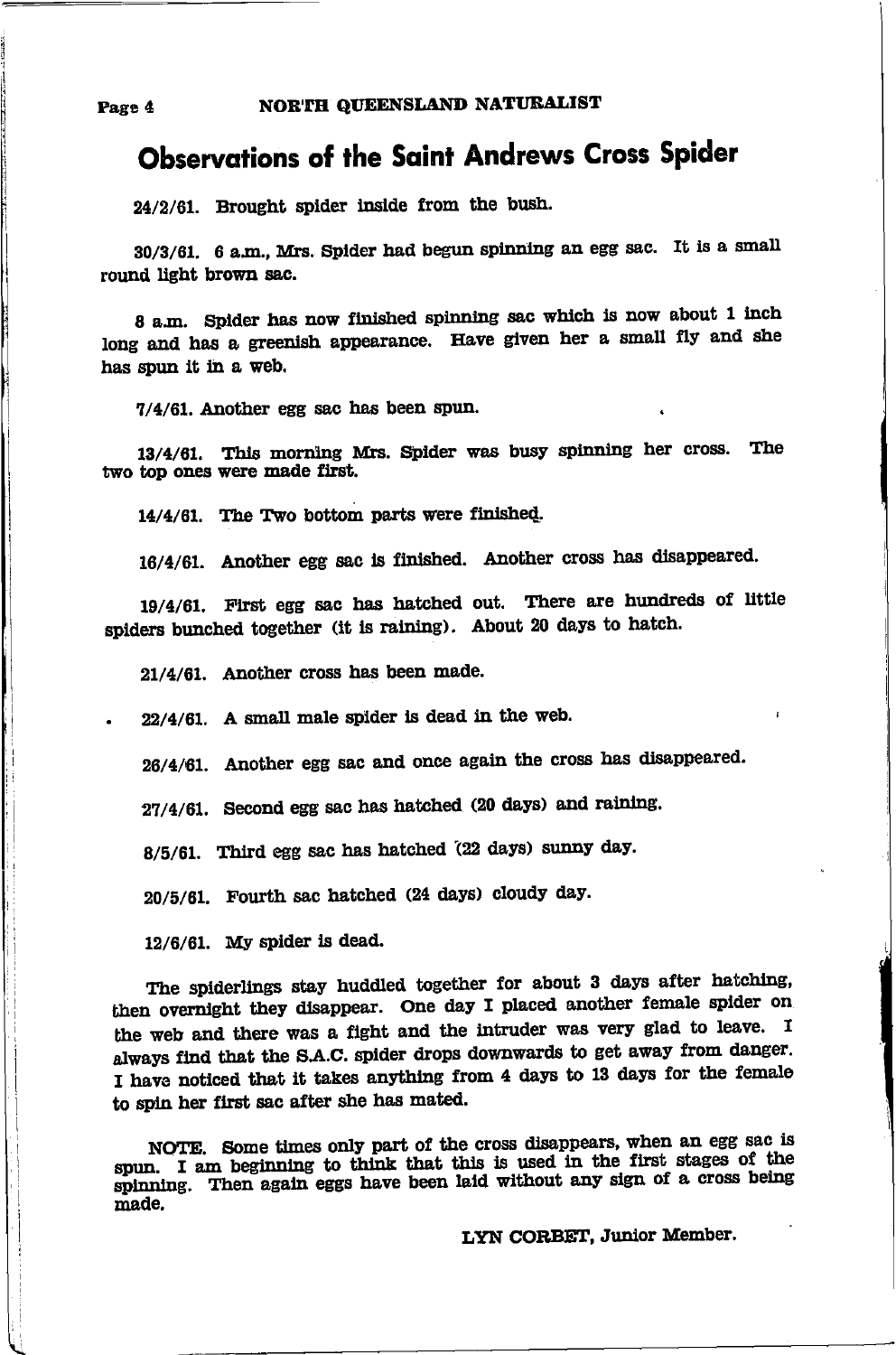#### NORTH QUEENSLAND NATURALIST

### "Notes on the Eastern Whip-bird Psophodes Olivaceus"

The Eastern Whip-bird is a shy and elusive bird which frequents rain forest undercover and other areas where suitable dense cover is available. This type of habitat and the elusive habits of the species makes detailed study of the species difficult. Most people have heard the remarkable call, many have had brief glimpses of the bird, fewer still have been lucky enough to study the bird in its natural surroundings. In my wanderings through the tropical northern rain forests, I have seen quite a lot of this species often from close quarters. For many decades considerable controversy has occurred as to whether one or two birds complete the remarkable call. My experience suggests the call can be completed by one bird, but often two birds (a pair) indulge in the practice. One bird delivering the long drawn out whistle and the other bird completing the swish or crack. Recently while standing in the centre of a secluded jungle track, a pair of Whip-birds were heard Calling from the dense cover nearby. Making some squeaky calls, I soon lured the pair to a position where they were visible to me. Very soon one bird crossed the track feeding on insects in the low bushes. I kept both birds under observation for sime time, the bird who had not crossed the track uttered the long drawn out call or whistle, immediately the other feeding bird stopped feeding, perched erect, raised the erectile crest and completed the final crack. With my binoculars I was able to see that both birds throats swelled before they delivered the call. Whip-birds also utter other calls, usually when feeding or if disturbed. These calls comprise many clucks and gurgling notes, sometimes mistaken by observers not well acquainted with the species who confuse these calls with the remarkable notes of Logrunners (Chowchillas).

Whip-birds are at times ventriloquial and have the ability to throw the voice at least sixty feet from where the call was delivered. Whip-birds feed mainly on the jungle floor quietly turning over leaves and debris and capturing the insects disturbed. They also feed among the foliage of low bushes and at times in taller saplings to a height of over twenty feet from ground level. They build a cup shaped nest of twigs and rootlets situated near the jungle floor, the usual clutch comprising two pale blue eggs.

The courtship display is extremely interesting and it is then that the birds seem to become tamer and are often observed in more open situations in the jungle. Another species of Whip-bird is known to frequent South West Australia and recently a colony was located in the North West of Victoria. This species is very rare and does not possess a Whiplike Call but is said to utter a harsh song.

#### J. A. BRAVERY.

#### **VALE GEORGE ATKINSON.**

The Clubs Journal was just off the Press, containing the name of "George" on the Advisory Panel of Specialists, when on the 23rd May, 1963, he ceased membership.

George Handly Atkinson as a native of Cairns, just failed to reach his 60th Birthday, and was to the Club an old stalwart, who attended many of the Clubs Field Days, and was that much happier, if the venue was to a field vielding Mineral specimens.

Mineralogy was his first interest, closely followed by photography and botany in that order. Perhaps a little difficult and impatient at times, there still was a lode of kindness and loyalty beneath the stratum of his composite, if one persisted in fossicking for the vein of true worth that existed.

The Club will certainly miss George, as will the Author who knew him, and shared in his confidences.

Page 5

S.D.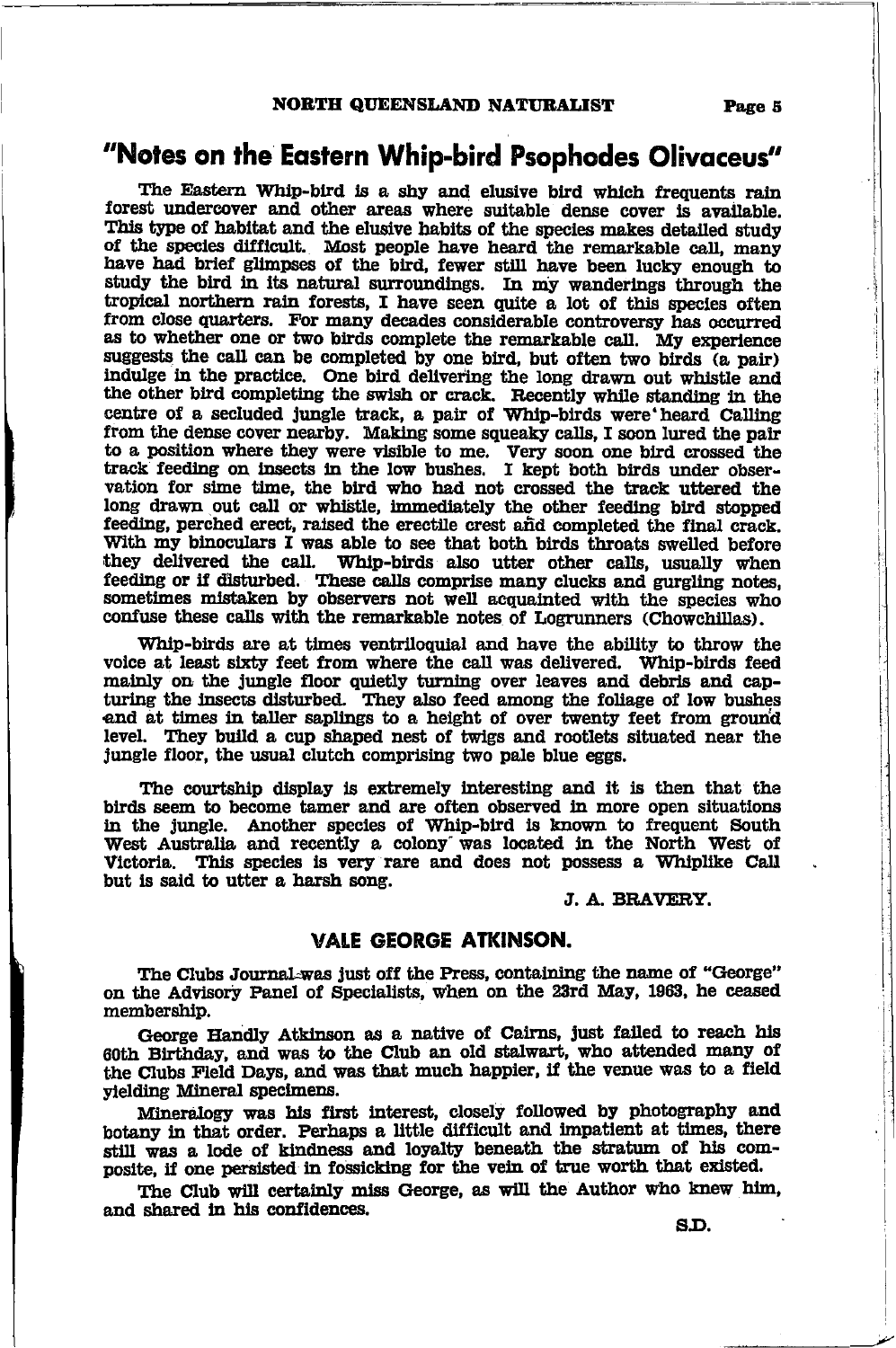### WILDFLOWERING UNDER MT. CROLL

#### KATHLEEN MCARTHUR.

There are two good seasons for wildflowers in the Cape York Peninsula, one after the 'wet' and the other after the early summer storms. My visit to Coen was in June (1960), a time normally too late, but because three inches of rain had fallen a few weeks earlier the ground flowers were plentiful and the trees in bloom were refreshed.

On the many drives I had in the district, nowhere did there seem to be such an abundance of flowering, nor so many species in bloom as on the Mt. Croll Aerodrome Reserve. There were more than enough flowers to keep me painting hard for three weeks. It was sad to leave so many because of lack of time. However, it was in this month of the year, in 1770 that Joseph Banks and Daniel Solander did their botanising in the vicinity of the Endeavour River approximately a hundred and fifty miles away. Many of the flowers I saw near Coen are in the collection of drawings made by Sydney Parkinson, their botanical artist. It was from these that the volumes entitled "ILLUST-RATIONS of AUSTRALIAN PLANTS COLLECTED in 1770 during CAPTAIN COOK'S VOYAGE round the WORLD in H.M.S. ENDEAVOUR by Sir Joseph Banks and Dr. Daniel Solander", were made. It was published as late as 1905.

There is a set of these volumes in the Government Herbarium Library in Brisbane. Looking at them there, I was able to recognise many plants seen yet not drawn. Amongst these was the wonderful night-blooming flower CAPPARIS LUCIDA syn. THYLACIUM LUCIDUM. When I first saw these flowers on a tree near the Peach River I thought they were white cockatoos, and then, when I realised they were not big enough I decided they were ants' nests. Curiosity kept me andvancing to the tree to find this extremely beautiful flower of pure white.

Another flower in Banks' collection is the orange brush-like GREVILLEA PTERIDIFOLIA. It is now being successfully cultivated by members of the Brisbane branch of the Society for Growing Australian Plants.

The notorious Finger Cherry (RHODOMYRTUS MACROCARPA), Wannaki to the aborigines, was flowering. It has a simple beauty with its firm white petals and ring of yellow stamens. The fruit of this tree, if eaten, can send people blind. The aborigines know just when to eat it.

There were Acacias in all shades of yellow and Melaleucas in white, cream and pale green. No red bottlebrushes were out. Two trees with brilliant yellow flowers were DILLENIA ALATA, Koppakai to the aborigines, and COCHLOSPERMUM GILLIVRAEI, the Kapok or Cotton Tree. Both have red stamens and are most satisfying sujects for the artist. Mrs. Ellis Rowan's painting of the former is in THE COMPREHENSIVE CATALOGUE of QUEENSLAND PLANTS by Bailey, as WORMIA ALATA, a classification not now used. The Kapok tree, which blooms after dropping its leaves is found also in the Kimberley district of West Australia, so possibly is right through North Australia. It is not the tree from which commercial kapok is taken.

The only two species of Hibiscus to bloom while I was there were the white and a low-growing pink. As I did not paint either, I did not have them identified. The white, commonly called Wild Rosella, was possibly H. radiatus. The early settlers of the gold rush days when out of yeast and potatoes from which they could make a bread yeast, used the leaves of this hibiscus to leaven their bread.

In the lowest areas, where damp conditions prevail longest, the number and colours of small plants made a most charming display. I painted three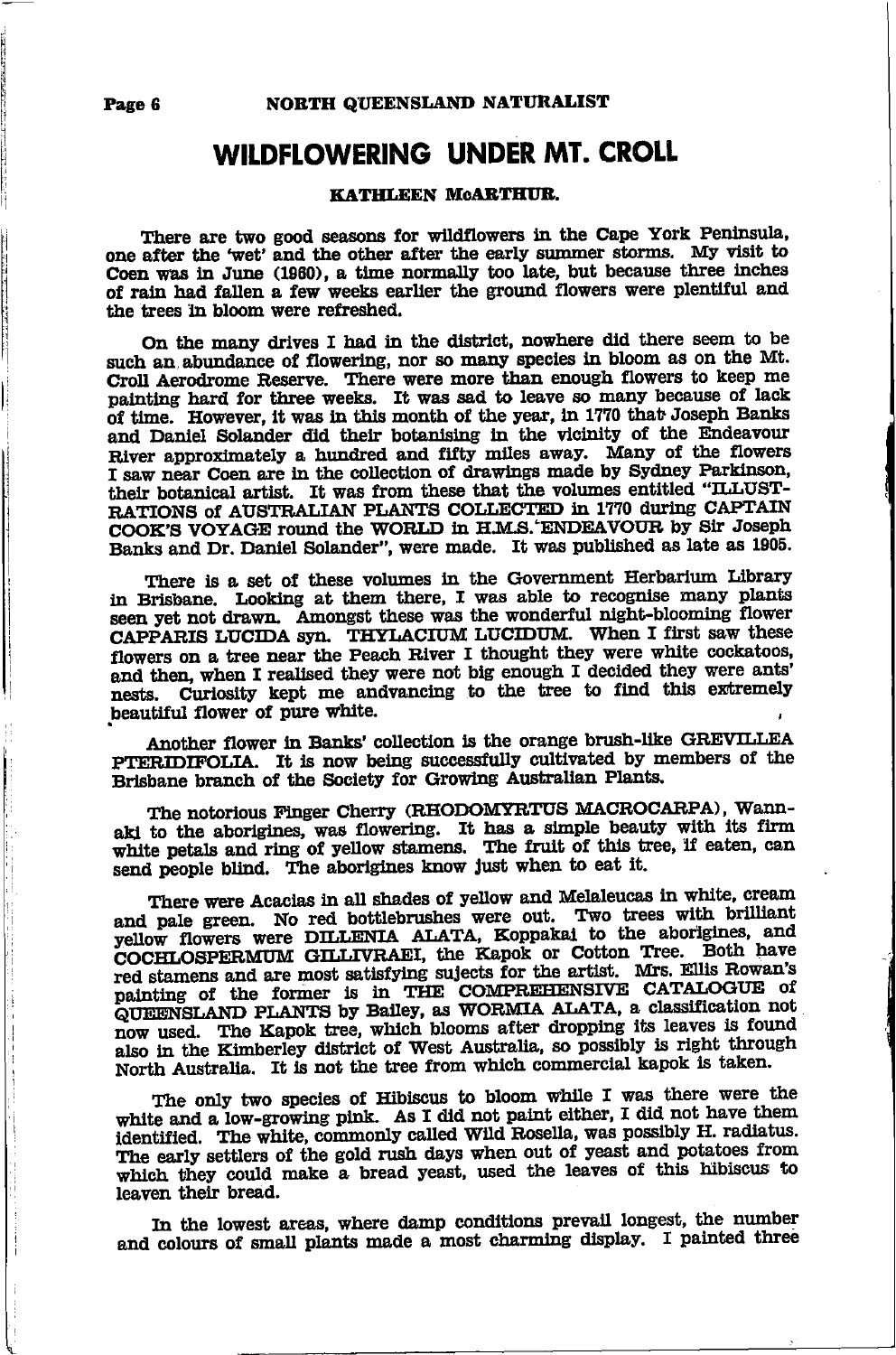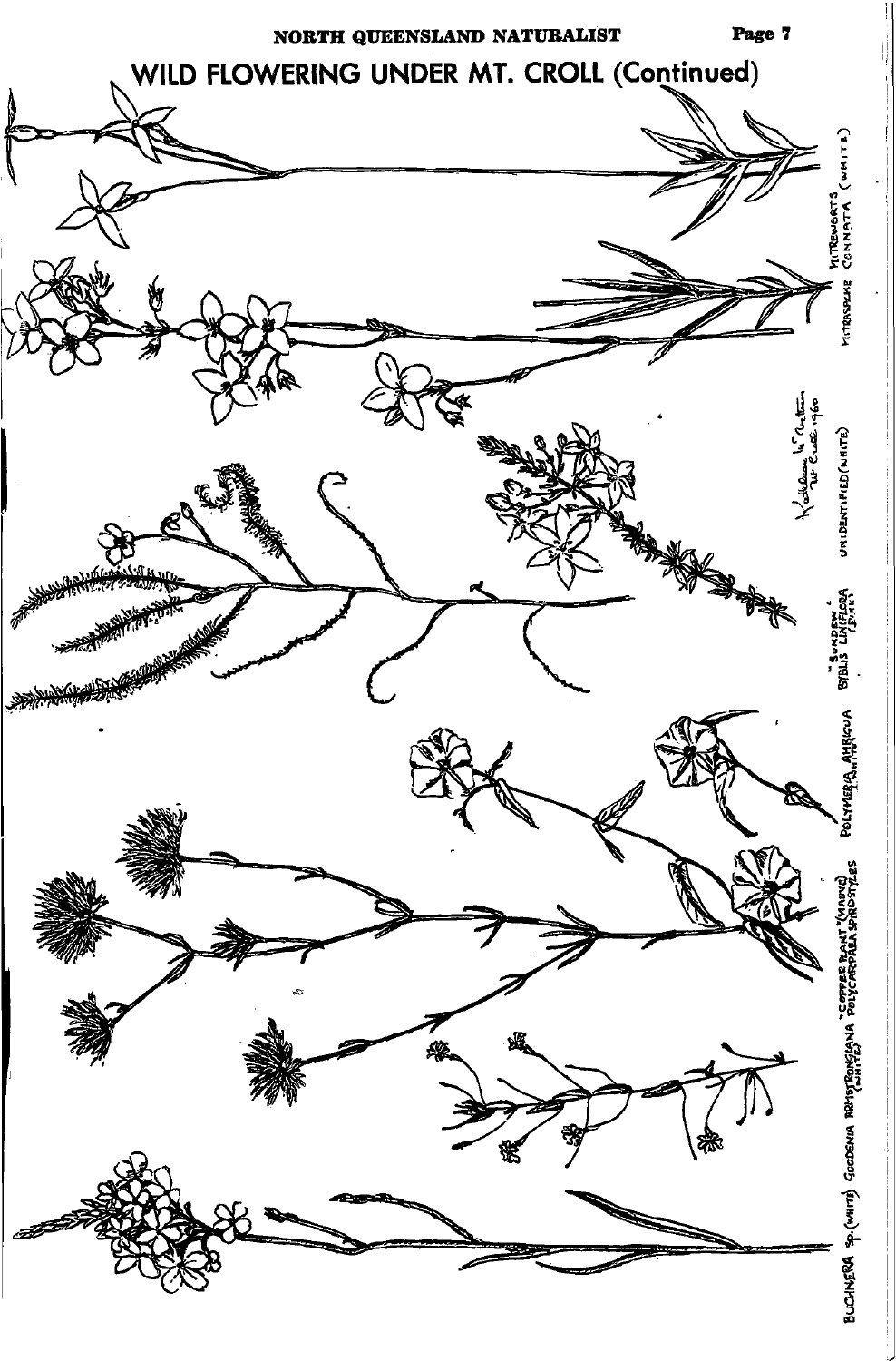### WILD FLOWERING UNDER MT. CROLL (Continued)

different Trigger Plants (STYLIDIUM FLOODII, S. ULIGINOSUM and S. SCHIZANTHUM), the first deep pink, the second pale pink and the third yellow. There was a small bright blue Lobelia (L. DIOICA), the charming blue EVOLVULUS ALSINOIDES, and that blue pincushion flower BORRERIA LAEVIGATA which would be a great attraction in any garden plot. ..There was a fascinating yellow Bladderwort, (UTRICULARIS FLAVA), numerous yellow peas, including the shrub BOSSIAEA ARMITTII, a more handsome species than the Bossea which grows in Caloundra. Several of the insecteating Sundews added interest, the one drawn was BYBLIS LINIFLORA, a bright pink flower. The stiff, papery Copper Plant was everywhere, its colour faded with age but when fresh was a mauvish-pink. As usual, the white flowers were dominant. There was a handsome BUCHNERA species, two different forms of Mitrewort (MITRASACME CONNATA), the humble, little GOODENIA ARMSTRONGIANA, the convolvulus-like POLYMERIA AM-BIGUA, and a star-like flower the botanist did not identify, as well as many others.

Just before I left after three weeks of wonderful wildflowering, there were showers of rain that brought out what my hostess called Pigeon Plant, because they reminded her of Squatter Pigeons. It is a most beautiful species of Ruellia, the tuberous roots of which may be used for food. Botanically, it is known as APORUELLIA ACAULIS. It is illustrated in The Comprehensive Catalogue of Queensland Plants, under Ruellia acaulis, an illustration which does not do justice to its exquisite beauty.

There were many more. Some I painted, some I sadly left, hoping, after drinking the waters of the Llankelly, to return again and record. Wherever one goes in Queensland there are wildflowers. Many of them are unrecorded except as dried specimens in a herbarium and botanical names, and as far as the Peninsula is concerned, many not even collected.

When I was at Kew Gardens, London, last year (1961), the Director of the Australian section told me they had a very incomplete collection from Cape York Peninsula. This is so surprising, for London is where one expects complete records. I was speaking of this at the State Herbarium in Brisbane on my return and was told that State records for the Peninsula are also incomplete. Apparently, there has never been a botanical expedition right through those far-flung areas.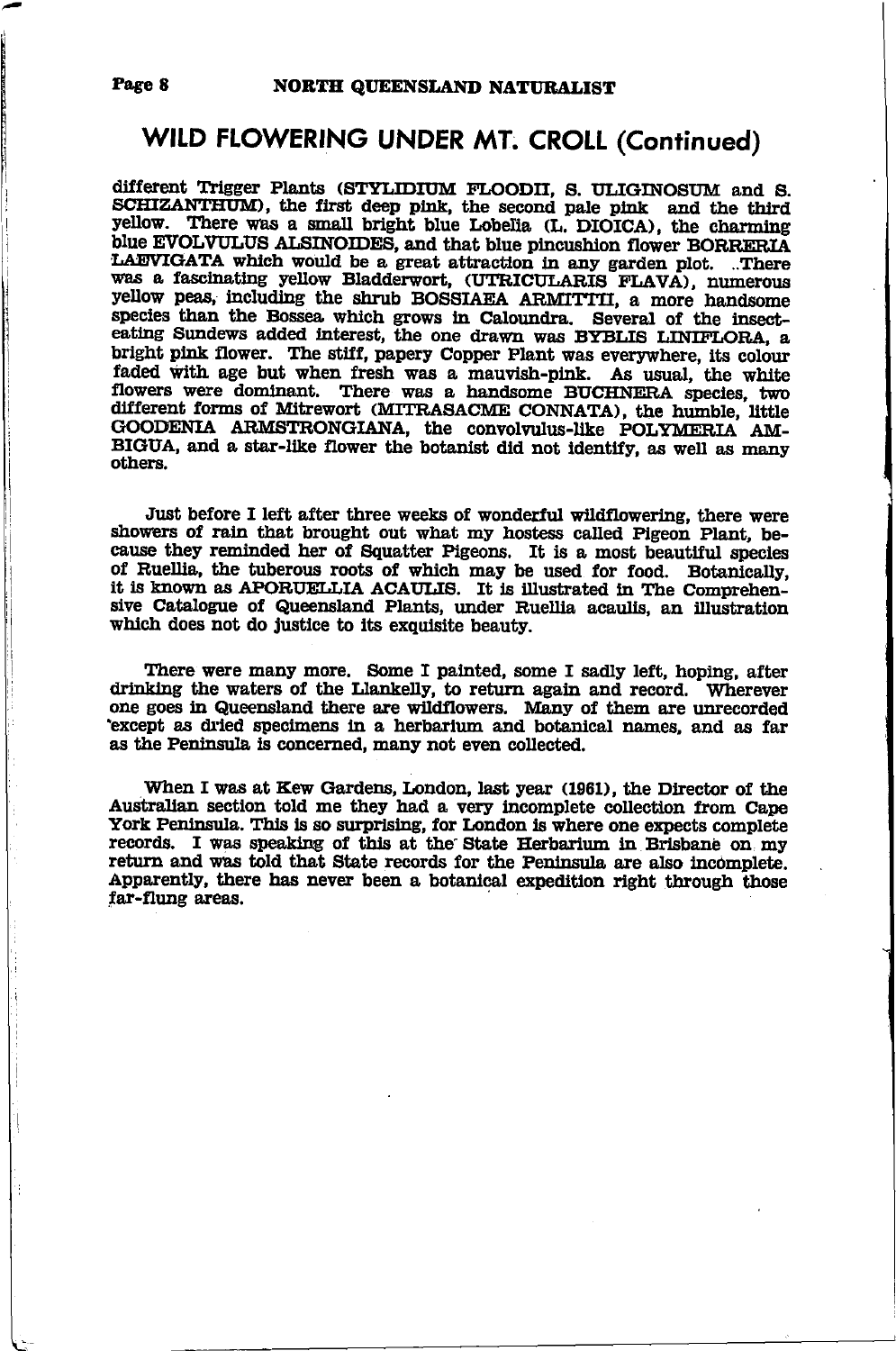### **FOUR INCHES OF EARTH.**

The observations for this essay took a day to make while and after the hole was dug. This four inches of top soil would provide a keen naturalist with weeks of study and to the creatures themselves, the hole was their little world.

Surface Vegetation: Wiry Buffalo Grass thickly bound the ground, and other plants such as Clover, Star Grass and Thistles struggled for existence. The ground was moderately damp because a sprinkler had been running there some forty-eight hours before.

Life in this Vegetation and on the Surface Soil. As I brushed my hand over the grass a few small, green grasshoppers and a brown leaf-hopper flew into the nearby grass. These grasshoppers had left their trade-mark behind, there were small nibbles taken from a number of leaves in the area where they had been feeding. Some small spiders (green, black, brown and orange) were running over the grass looking for food. One had caught a small grasshopper. They ranged in size from about 1/32 inch to 1/8 inch<br>across the back. The small orange one I examined under a microscope. It was covered with small hairs and was no more than 1/32 inch across back

Small grubs and caterpillars (not identified) were found on the Buffalo Grass and the ground. Three of these were of the looper type caterpillar (green with two yellow stripes down the back) and the other four were plain brown. These grubs and caterpillars ranged from 1/16 inch to 1/8 inch in length. Some small green snalls were climbing on the grass. There were about twenty of them and each was about 1/8 inch high. These had righthanded spirals. Hundreds of russet-coloured ants were running over the ground looking for food, but as far as I could see they had been unsuccessful. They had a track running through the area and followed each other in single file in two way traffic. Each was about 1/12 inch long and every now and then there was one with larger head and jaws than the rest. These were the soldier ants and were guarding the workers against attack. There were some small insects (which I could not identify) crawling through the grass and ground. They were a light brown and had large feelers for their size. These insects ranged in size from 1/8 inch to 1/4 inch in length.

A small mole-cricket jumped from the grass and when I tried to catch it, he jumped some more and I didn't have a chance.

Life in the First Two Inches of Top Soil. As I dug up the soil I placed each shovelful on an old piece of paper and examined it.

The larva of the Cadelle was digging its way through the soil. It was about 11/2 inches in length, cream in colour, except for the head and tail which were brown. Its head was strong and contained a pair of quite powerful jaws. It had twelve segments to the body and hairs protruded from the sides of its body. The younger larvae are shorter (1 inch) and are nearly black. The adult is a small black beetle which can move with great haste. These (larvae and beetles) were dug up from about 1/2 inch from the surface. The beetle is about 1} inch long.

\* A Text Book: Australian Insects says that this species infest grain. but these didn't. The next shovel-full contained a Wolf Spider which darted from the soil into the nearby grass. As I crushed up this lump of dirt I noticed some-more small green snails, but these were a pale green in colour and when I examined a few under a microscope I found a very small ar-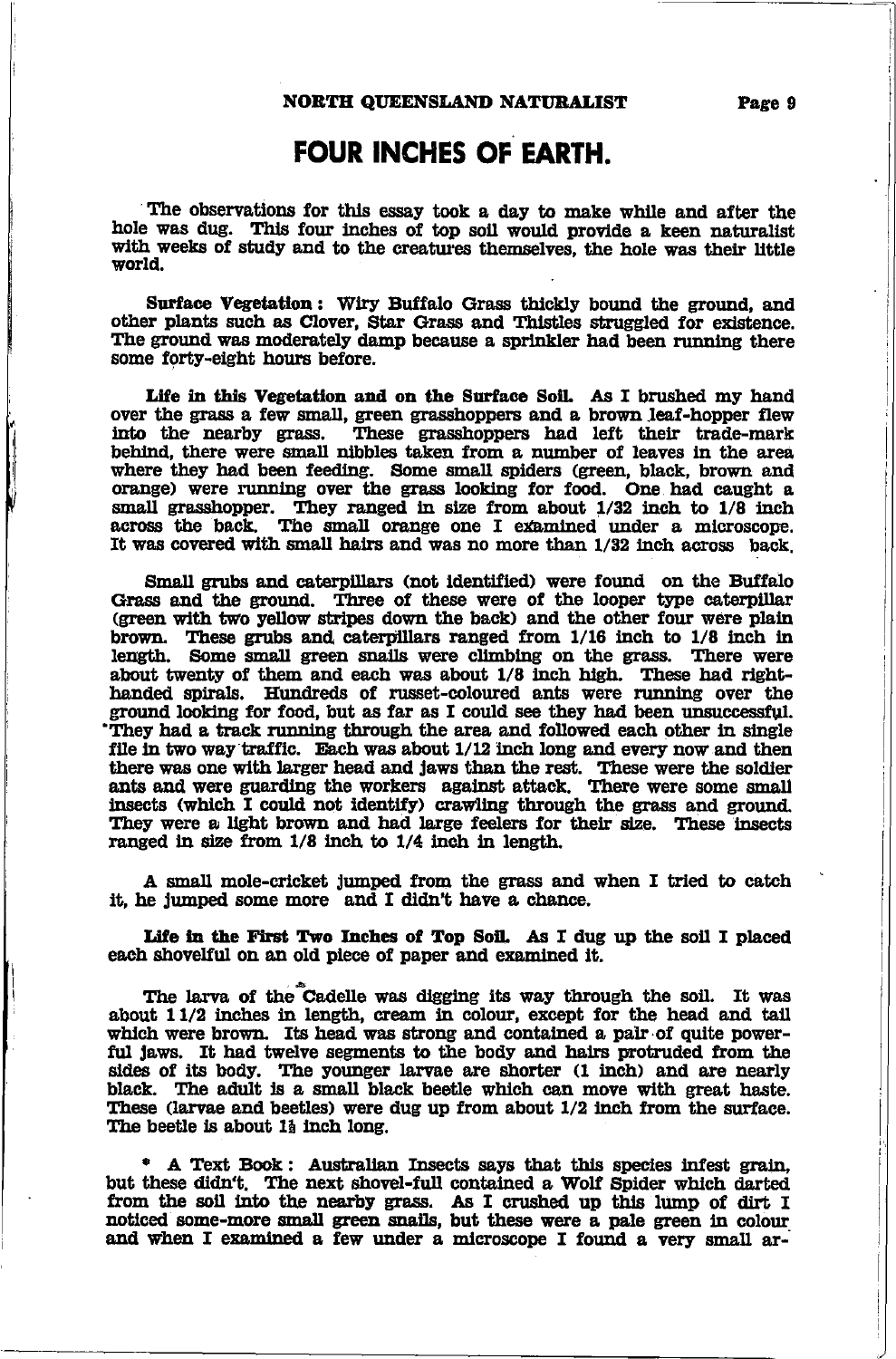### FOUR INCHES OF SOIL (Continued)

achnid which seemed to be a parasite as it came from inside a dead shell. It was brown with three dark brown patches and crawled along the microscope slide on its back. It was also strong enough to push the dead shell along the slide and was barely able to be seen with the naked eye. There were about thirty of them in the 2 inch layer.

About six earth worms were in this layer of soil and they were from  $11/2$ inches to 2  $1/2$  inches long and about  $1/16$  inch thick. They were a light brown in colour. A couple of Stink Beetles (not correct name; no technical data) were making their way through the dirt and when I touched one it made an unpleasant odour. They were pitch black and  $1/4$  inch in diameter. A small brown and white beetle (no identification) was on his way and was about a 1/4 inch in diameter. He was shiny and an oval shape. After I had cleared all the dirt from the hole to the depth of 2 inches, I stood back and watched. In a few minutes a lot of small flies came. They were black, brown and green, and they landed in the hole and on the surrounding grass. They were very swift in their movements and very hard to catch. When I waved my hand over the hole, they flew away but quickly returned, because they seemed to like the smell of fresh dirt. These flies were about 1/8 inch in length. A Hover Fly also hovered near whilst looking for prey, but he was even swifter in his movements. Some more of those unidentified insects (See Page 1) were here in the bottom of the hole but burrowed underground so that the small brown ant wouldn't attack. Some small, round, white eggs were found about 11/2 inches down. These were about 1/16 inch in diameter. Some very small arachnids were found crawling through the dirt and I examined them under a microscope but could not identify them. They could move quite fast on their stomachs but were useless on their backs. I could only send them to the University of Queensland with the snails and the parasite to be identified.

Life in the Second Two Inches  $(2 - 4$  inches). Many more earth worms inhabited this region and they were fatter and longer  $(2\ 1/2-3\ 1)$  inches). A thin, white, wire-like worm was found and when I tried to catch it, it resisted. It was about  $11/2$  inches in length and  $1/64$  inch thick. Another brown and white beetle (already mentioned) was found and it was about  $1/8$  inch in diameter. I stood back again to watch the hole for a few minutes and the small flies came into the hole, but strangely enough two blow-fies came (one green the other blue.) They landed in the hole. Once again the ants were on the hunt and this time they found a wounded worm. Two of them began the struggle of pulling it up the four inch slope of the hole. On the way many others joined in. As the ants began to tow their victim up the side, it fell back down and they had a second attempt. This time they were successful and when they reached the top there were forty-three ants tugging with all their might. It was towed to their nest, where no doubt they had a wellearned feast. Twenty-hours later I looked at the hole and the ants had built their nests there. The nest consisted of a hole in the ground with a barricade of dirt grains around it.

And so the struggle for existence goes on. The grass struggling against other grass, grubs and grasshoppers; worms against the ant; the hover-fly preying on other insects; and the spider seeking her food. All this struggling is just the 'Balance of Nature'. If there were none, what a queer world it would be?

Submitted by IAN STUART McKENZIE ORRELL, (Aged 14).

#### P.O. Box 1, Smithfield, via Cairns.

It is regretted that we are unable to reproduce Ian's well executed drawings.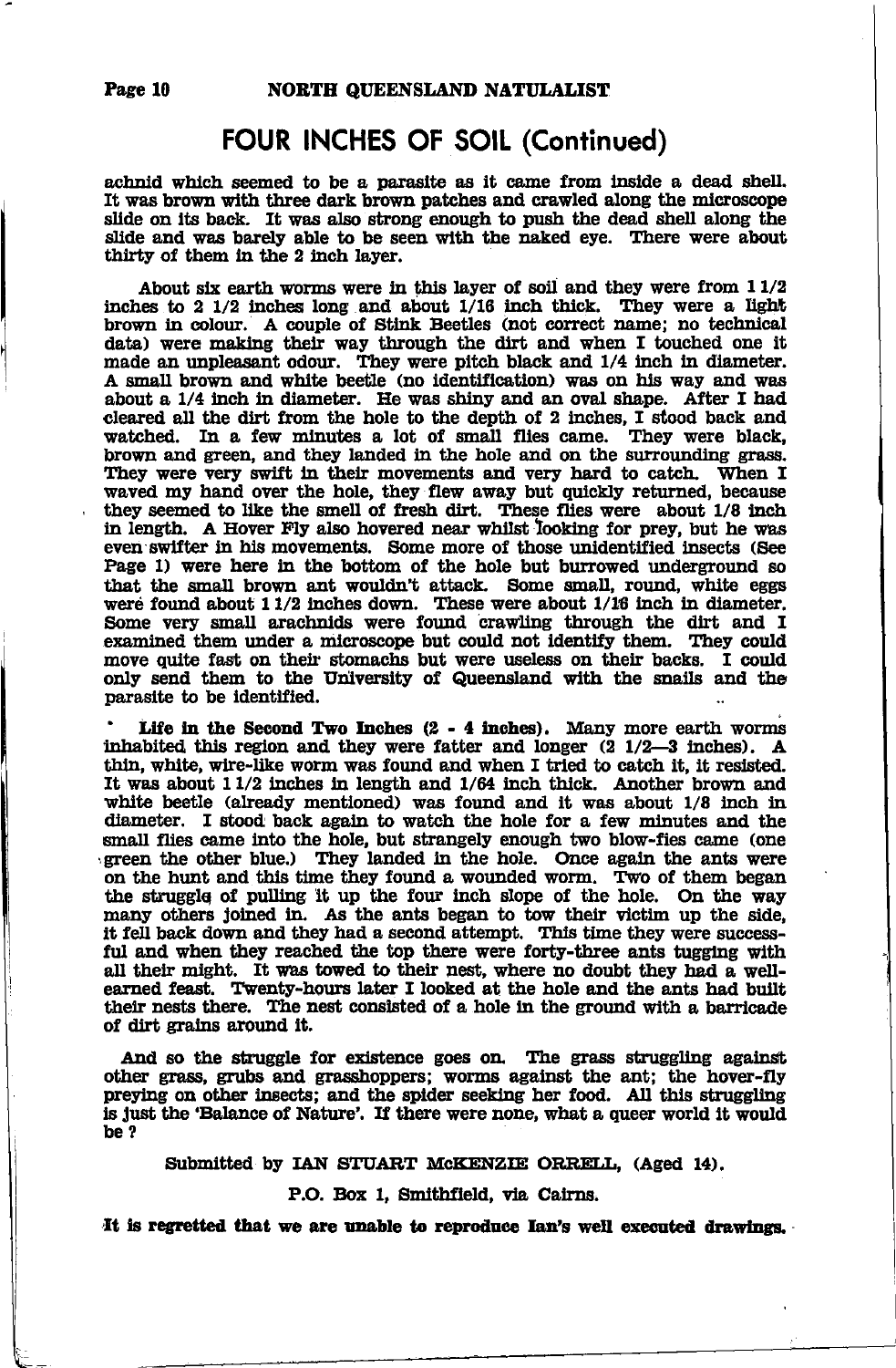# A VISIT TO MICHAELMAS CAY.

Michaelmas Cay is 27 miles N.E. of Cairns on the Barrier Reef. The launch left Hayles Wharf at 8 a.m. and the three hours passed quickly with its interesting people to talk to, chiefly from the South and Overseas.

A cloud of flying, screaming birds over the green-topped golden white sand was visible from a distance and appeared to be little changed by the presence of man.

As we approached the beach through the ebbing tide, large areas of what looked like black rock were seen; but on moving nearer along the sand they were found to be hundreds of dark brown Noddies, close together. silently facing into the breeze.

Most of the passengers were "Shellers" with a few fishermen who stayed aboard after we were dropped on the island, and as the tide was fast falling leaving a great stretch of reef all round the sand, I had the bird area almost to myself, only an occasional wanderer disturbing the sitting birds.

A coarse grass with clumps of pink flowered Ice Plants and two other low-flowering plants covered the whole flat centre of the island and birds and eggs were everywhere. On the beach edge a few nests of coral and shells had been made but usually a single egg lay just anywhere in shallow depressions.

Three distinct kinds of birds were seen which I believe (What Bird Is That? being my authority) were :-

1. Shiny black and white Sooty Tern whose eggs were unevenly blotched with brown and black.

2. Dark brown birds with black wings and tail tips and greyish top to head which is probably the Greater Nobby, but its single egg was definitely plain without marking, whereas the book says all Noddy's eggs have blotches. 3. This larger bird is probably the Crested Tern, white with silver grey above

and black on the head, there were only a few of these birds and I could not trace one to an egg.

If one sat quite still the birds came quite close and I handled several fledgelings who did not seem at all frightened. One hen Noddy perched on my arm when returning, after being disturbed, then dropped down and went to her egg.

The Noddies sat straight onto their egg whilst the Sooty Terns usually beaked their egg then lowered their bodies and wriggled over it.

According to Cayley this is not the breeding time of year for any of these birds.

Miss A. TAYLOR, Machans Beach, - July, 1963.